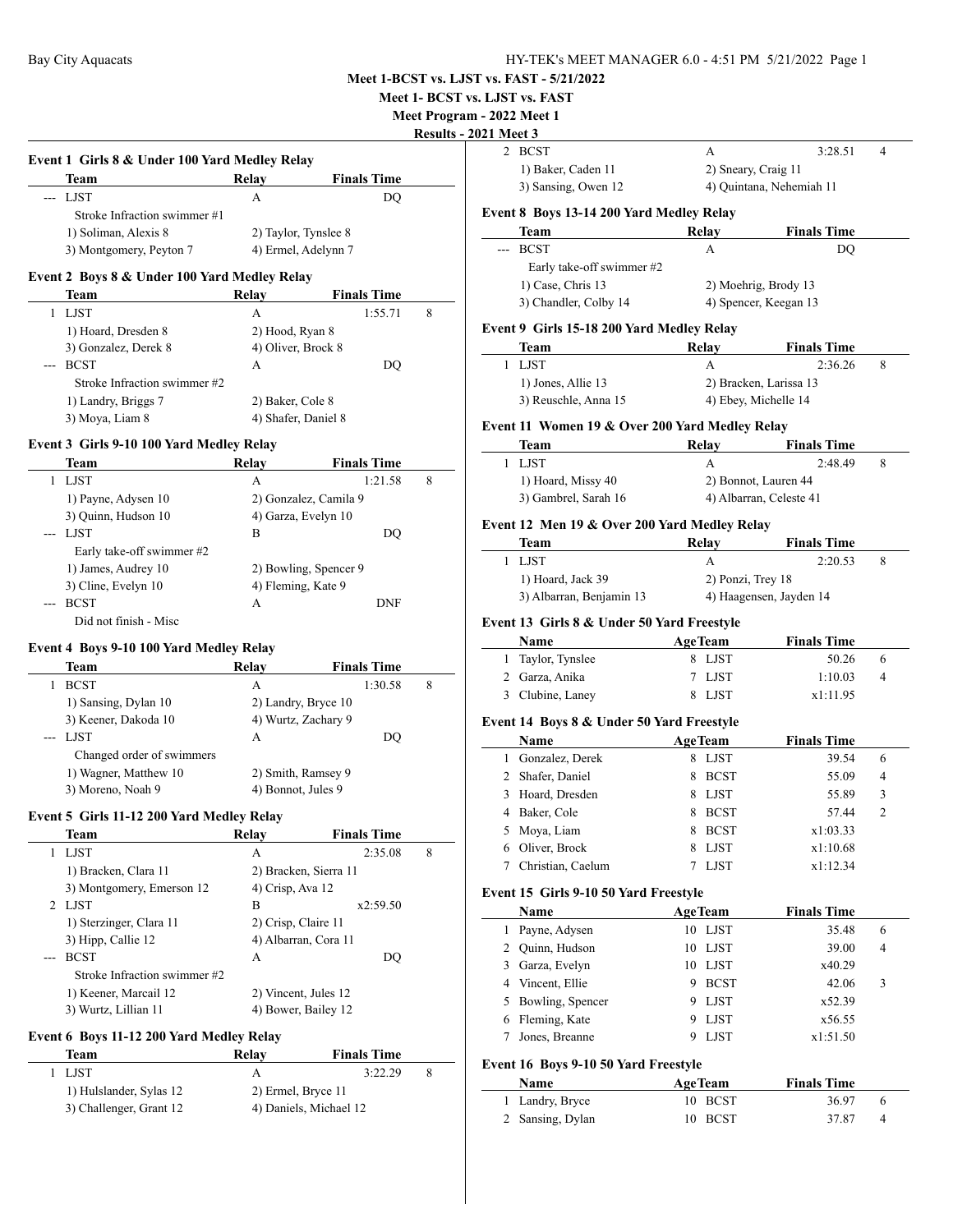**Meet 1- BCST vs. LJST vs. FAST**

**Meet Program - 2022 Meet 1**

**Results - 2021 Meet 3**

|   | <b>Name</b>      |    | <b>AgeTeam</b> | <b>Finals Time</b> |               |
|---|------------------|----|----------------|--------------------|---------------|
| 3 | Smith, Ramsey    | 9  | LJST           | 57.71              | 3             |
| 4 | Wurtz, Zachary   | 9  | <b>BCST</b>    | x58.12             |               |
| 5 | Wagner, Matthew  |    | 10 LJST        | 1:03.91            | $\mathcal{L}$ |
| 6 | Bonnot, Jules    |    | 9 LJST         | x1:05.79           |               |
|   | Stewart, Garrett | 9  | LJST           | x1:11.11           |               |
| 8 | Stewart, Ethan   | 9  | <b>LJST</b>    | x1:27.53           |               |
| 9 | Wilbanks, Logan  | 10 | LJST           | x1:50.09           |               |

#### **Event 17 Girls 11-12 100 Yard Freestyle**

|   | Name              |                 | <b>AgeTeam</b> | <b>Finals Time</b> |                |
|---|-------------------|-----------------|----------------|--------------------|----------------|
|   | Wurtz, Lillian    | 11              | <b>BCST</b>    | 1:14.91            | 6              |
|   | 2 Garza, Adalyn   | 11              | <b>LJST</b>    | 1:15.42            | $\overline{4}$ |
| 3 | Rodriguez, Kailey | 11              | <b>BCST</b>    | 1:16.36            | 3              |
| 4 | Bracken, Sierra   | 11              | <b>LJST</b>    | 1:17.48            | 2              |
|   | 5 Crisp, Ava      |                 | 12 LJST        | x1:19.88           |                |
| 6 | Bower, Bailey     | 12 <sub>1</sub> | <b>BCST</b>    | x1:21.17           |                |
|   | Albarran, Cora    | 11              | <b>LIST</b>    | x1:28.96           |                |
| 8 | Vincent, Jules    |                 | <b>BCST</b>    | x1:30.20           |                |

#### **Event 18 Boys 11-12 100 Yard Freestyle**

| Name                                |  | <b>AgeTeam</b> | <b>Finals Time</b> |                |  |
|-------------------------------------|--|----------------|--------------------|----------------|--|
| Sansing, Owen                       |  | 12 BCST        | 1:29.66            | 6              |  |
| 2 Quintana, Nehemiah                |  | 11 BCST        | 1:46.45            | $\overline{4}$ |  |
| 3 Stewart, Ty                       |  | 12 LJST        | 1:53.18            | 3              |  |
| --- Mealey, Terrance                |  | 11 LJST        | DO                 |                |  |
| Walking on or springing from bottom |  |                |                    |                |  |

#### **Event 19 Girls 13-14 100 Yard Freestyle**

| Name                | <b>AgeTeam</b> | <b>Finals Time</b> |   |
|---------------------|----------------|--------------------|---|
| 1 Bracken, Larissa  | 13 LJST        | 1:03.44            | b |
| 2 Ashworth, Madilyn | 14 BCST        | 1:06.79            | 4 |
| 3 Cline, Reese      | 14 LJST        | 1:29.65            | 3 |
| 4 Green, Haley      | 13 FAST        | 1:46.67            |   |

### **Event 20 Boys 13-14 100 Yard Freestyle**

| <b>Name</b>          | <b>AgeTeam</b> | <b>Finals Time</b> |               |
|----------------------|----------------|--------------------|---------------|
| 1 Albarran, Benjamin | 13 LJST        | 59.47              | $\sigma$      |
| 2 Moehrig, Brody     | 13 BCST        | 1:01.52            | 4             |
| 3 Rodriguez, Sergio  | 13 BCST        | 1:09.12            | $\mathcal{R}$ |

#### **Event 21 Girls 15-18 100 Yard Freestyle**

| Name              | <b>AgeTeam</b> | <b>Finals Time</b> |  |
|-------------------|----------------|--------------------|--|
| 1 Reuschle, Anna  | 15 LJST        | 1:09.50            |  |
| 2 Collins, Gracie | 15 FAST        | 1:11.83            |  |

# **Event 22 Boys 15-18 100 Yard Freestyle**

L.

| Name              | <b>AgeTeam</b> | <b>Finals Time</b>      |
|-------------------|----------------|-------------------------|
| 1 Spencer, Oliver | 15 BCST        | 51.91                   |
| 2 Vargas, Michael | 17 BCST        | 57.35<br>$\overline{4}$ |

# **Event 23 Women 19 & Over 100 Yard Freestyle**

| Name                | <b>AgeTeam</b> | <b>Finals Time</b> |                |
|---------------------|----------------|--------------------|----------------|
| 1 Hoard, Missy      | 40 LJST        | 1:29.48            | 6              |
| 2 Albarran, Celeste | 41 LIST        | 1:37.84            | $\overline{4}$ |
| 3 Bonnot, Lauren    | 44 LIST        | x1:47.28           |                |

#### **Event 24 Men 19 & Over 100 Yard Freestyle**

| Name                                        | <b>AgeTeam</b> | <b>Finals Time</b> |  |
|---------------------------------------------|----------------|--------------------|--|
| Hoard, Jack                                 | 39 LJST        | 1:09.81            |  |
| Event 25 Girls 6 & Under 25 Yard Backstroke |                |                    |  |
| <b>Name</b>                                 | <b>AgeTeam</b> | <b>Finals Time</b> |  |
| Morales, Lily                               | 6 BCST         | 42.20              |  |
| Quinn, Finley                               | LJST           | 48 11              |  |

3 Rodriguez, Joy 5 LJST 56.00 3

# **Event 26 Boys 6 & Under 25 Yard Backstroke**

| <b>Name</b>                                                                                                                                    | <b>AgeTeam</b> | <b>Finals Time</b> |
|------------------------------------------------------------------------------------------------------------------------------------------------|----------------|--------------------|
| 1 Hood, Drew                                                                                                                                   | 6 LJST         | 49.25<br>6         |
| --- Quinn, Grayson                                                                                                                             | 6 LJST         | XDO                |
| $\sim$ $\sim$ $\sim$ $\sim$<br>the contract of the contract of the contract of the contract of the contract of the contract of the contract of |                |                    |

Shoulders past vertical toward breast

# **Event 27 Girls 7-8 25 Yard Backstroke**

|    | <b>Name</b>          | <b>AgeTeam</b> | <b>Finals Time</b> |   |  |
|----|----------------------|----------------|--------------------|---|--|
| l. | Ermel, Adelynn       | 7 LJST         | 28.09              | 6 |  |
|    | 2 Montgomery, Peyton | 7 LJST         | 30.05              | 4 |  |
|    | 3 Garza, Anika       | 7 LJST         | x33.07             |   |  |
|    | 4 Soliman, Alexis    | LJST           | x39.81             |   |  |
|    | 5 Clubine, Laney     | <b>LIST</b>    | x51.39             |   |  |

#### **Event 28 Boys 7-8 25 Yard Backstroke**

|   | Name                                  |   | <b>AgeTeam</b> | <b>Finals Time</b> |                |
|---|---------------------------------------|---|----------------|--------------------|----------------|
|   | 1 Landry, Briggs                      |   | <b>BCST</b>    | 25.77              | 6              |
|   | 2 Hood, Ryan                          | 8 | <b>LJST</b>    | 27.23              | 4              |
|   | 3 Hoard, Dresden                      | 8 | LJST           | 29.28              | 3              |
| 4 | Baker, Cole                           | 8 | <b>BCST</b>    | 32.33              | $\overline{c}$ |
|   | 5 Oliver, Brock                       | 8 | LJST           | x37.54             |                |
| 6 | Baldridge, Alexander                  | 8 | <b>LJST</b>    | x48.66             |                |
|   | 7 Christian, Caelum                   |   | LJST           | x48.82             |                |
|   | --- Morales, Owen                     | 8 | <b>BCST</b>    | DO                 |                |
|   | Shoulders past vertical toward breast |   |                |                    |                |

#### **Event 29 Girls 9-10 25 Yard Backstroke**

| Name                             |    | <b>AgeTeam</b> | <b>Finals Time</b> |                |
|----------------------------------|----|----------------|--------------------|----------------|
| Gonzalez, Camila<br>$\mathbf{1}$ | 9  | <b>LJST</b>    | 23.36              | 6              |
| 2 Garza, Rebecca                 | 9  | <b>LJST</b>    | 28.54              | 4              |
| Shafer, Kali<br>3                | 10 | <b>BCST</b>    | 31.60              | 3              |
| 4 Hawkins, Olivia                | 9  | <b>BCST</b>    | 31.73              | $\overline{c}$ |
| 5 Fleming, Kate                  | 9  | LJST           | x33.41             |                |
| Daniels, Lillian<br>6            | 9  | LJST           | x35.14             |                |
| Flores, Elizabeth                | 9  | <b>BCST</b>    | x36.53             |                |
| Hawkins, Maelee<br>8             |    | <b>BCST</b>    | x43.46             |                |
| Jones, Breanne<br>9              |    | LIST           | x58.21             |                |

#### **Event 30 Boys 9-10 25 Yard Backstroke**

| Name               |    | <b>AgeTeam</b> | <b>Finals Time</b> |                |
|--------------------|----|----------------|--------------------|----------------|
| Keener, Dakoda     | 10 | <b>BCST</b>    | 18.53              | 6              |
| 2 Sansing, Dylan   | 10 | <b>BCST</b>    | 21.39              | 4              |
| 3 Smith, Ramsey    |    | LJST           | 29.92              | 3              |
| 4 Wagner, Matthew  |    | 10 LJST        | 32.11              | $\overline{2}$ |
| 5 Bonnot, Jules    |    | LJST           | x32.98             |                |
| 6 Stewart, Garrett |    | LJST           | x33.37             |                |
| Wurtz, Zachary     |    | <b>BCST</b>    | x35.25             |                |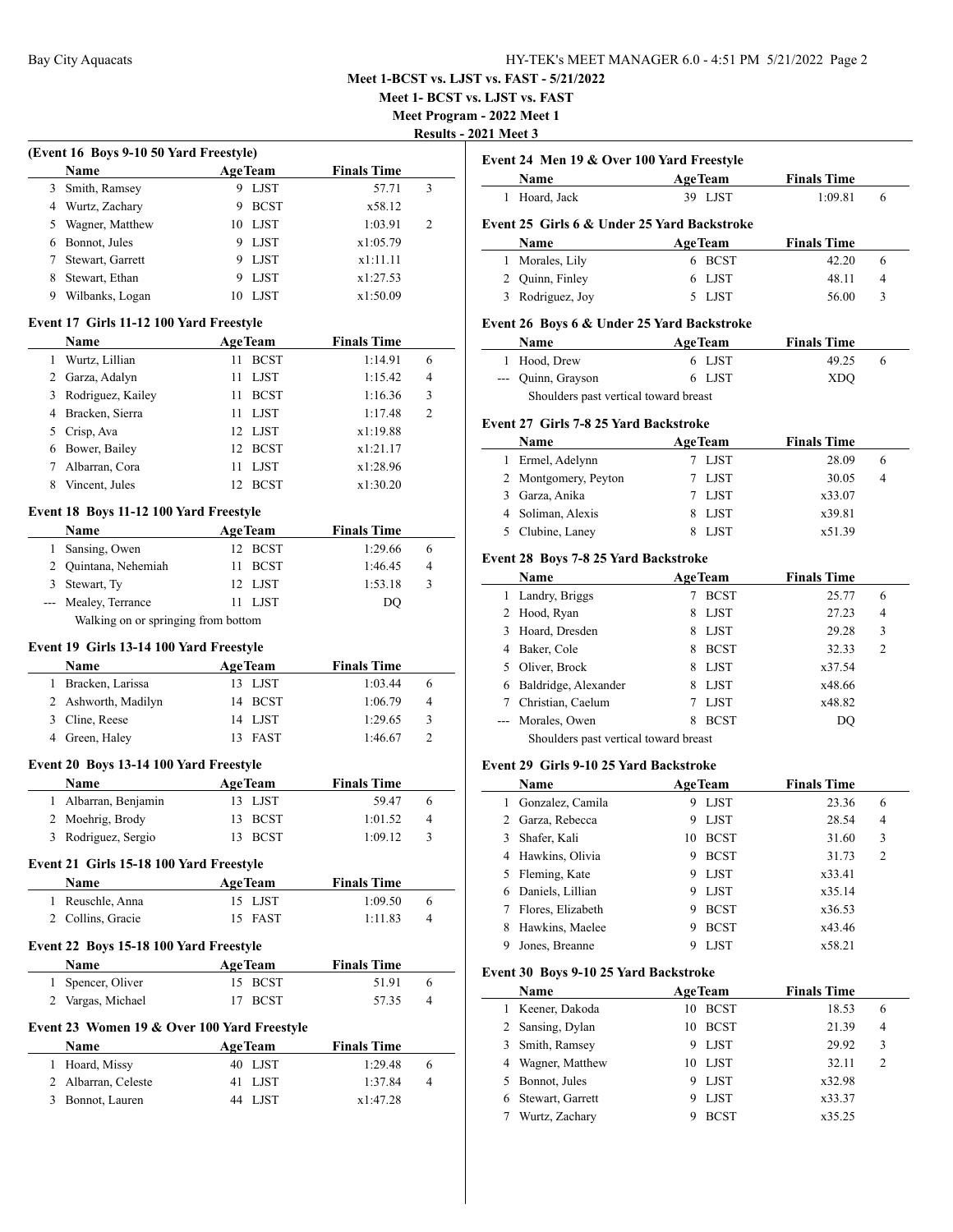**Meet 1- BCST vs. LJST vs. FAST**

**Meet Program - 2022 Meet 1**

| Results - 2021 Meet 3 |  |  |
|-----------------------|--|--|
|                       |  |  |

|                | Name                                        | (Event 30 Boys 9-10 25 Yard Backstroke)<br><b>AgeTeam</b> | <b>Finals Time</b> |                                      |
|----------------|---------------------------------------------|-----------------------------------------------------------|--------------------|--------------------------------------|
| 8              | Stewart, Ethan                              | 9 LJST                                                    | x37.94             |                                      |
| 9              | Wilbanks, Logan                             | 10 LJST                                                   | x1:02.80           |                                      |
|                |                                             |                                                           |                    |                                      |
|                | Event 31 Girls 11-12 50 Yard Backstroke     |                                                           |                    |                                      |
|                | Name                                        | <b>AgeTeam</b>                                            | <b>Finals Time</b> |                                      |
|                | 1 Keener, Marcail                           | 12 BCST                                                   | 36.17              | 6                                    |
| $\overline{2}$ | Montgomery, Emerson                         | 12 LJST                                                   | 39.62              | 4                                    |
| 3              | Garza, Adalyn                               | 11 LJST                                                   | 42.22              | 3                                    |
| 4              | Bracken, Clara                              | 11 LJST                                                   | x42.73             |                                      |
| 5              | Bower, Bailey                               | 12 BCST                                                   | 43.70              | $\overline{2}$                       |
| 6              | Sterzinger, Clara                           | 11 LJST                                                   | x45.86             |                                      |
| $\tau$         | Albarran, Cora                              | 11 LJST                                                   | x47.20             |                                      |
| 8              | Peltier, Emily                              | 11 LJST                                                   | x47.78             |                                      |
| 9              | Picou, Scholle                              | 12 LJST                                                   | x49.10             |                                      |
| 10             | White, Erin                                 | 11 LJST                                                   | x49.55             |                                      |
| 11             | Crisp, Claire                               | 11 LJST                                                   | x51.27             |                                      |
|                | 12 Picou, Adelynn                           | 12 LJST                                                   | x58.79             |                                      |
| 13             | Jones, Charlotte                            | 11<br>LJST                                                | x1:03.95           |                                      |
|                | Event 32 Boys 11-12 50 Yard Backstroke      |                                                           |                    |                                      |
|                | Name                                        | <b>AgeTeam</b>                                            | <b>Finals Time</b> |                                      |
| $\mathbf{1}$   | Challenger, Grant                           | 12 LJST                                                   | 42.87              | 6                                    |
|                | 2 Baker, Caden                              | 11<br><b>BCST</b>                                         | 50.86              | 4                                    |
|                | 3 Hulslander, Sylas                         | 12 LJST                                                   | 51.11              | 3                                    |
|                | 4 Ermel, Bryce                              | 11 LJST                                                   | x58.81             |                                      |
|                | 5 Daniels, Michael                          | 12<br>LJST                                                | x59.26             |                                      |
| ---            | Reyes, Alex                                 | 11<br><b>BCST</b>                                         | DQ                 |                                      |
|                | Pulling on lane line                        |                                                           |                    |                                      |
|                |                                             |                                                           |                    |                                      |
|                | Event 33 Girls 13-14 50 Yard Backstroke     |                                                           |                    |                                      |
|                | Name                                        | <b>AgeTeam</b>                                            | <b>Finals Time</b> |                                      |
|                |                                             |                                                           |                    |                                      |
| $\mathbf{1}$   | Jones, Allie                                | 13 LJST                                                   | 46.19              |                                      |
|                | 2 Ebey, Michelle                            | 14 LJST                                                   | 53.56              |                                      |
|                | 3 Green, Haley                              | 13 FAST                                                   | 59.36              |                                      |
|                | Event 34 Boys 13-14 50 Yard Backstroke      |                                                           |                    |                                      |
|                | Name                                        | <b>AgeTeam</b>                                            | <b>Finals Time</b> |                                      |
| 1              | Spencer, Keegan                             | 13 BCST                                                   | 37.82              |                                      |
|                | 2 Garza, Daiten                             | 14 BCST                                                   | 39.34              |                                      |
|                | 3 Haagensen, Jayden                         | 14 LJST                                                   | 45.21              |                                      |
|                |                                             |                                                           |                    |                                      |
|                | Event 35 Girls 15-18 50 Yard Backstroke     |                                                           |                    |                                      |
|                | Name                                        | <b>AgeTeam</b>                                            | <b>Finals Time</b> |                                      |
| 1              | Ryman, Nicole                               | 15 BCST                                                   | 34.56              |                                      |
|                | 2 Frick, Lucile                             | 16 BCST                                                   | 37.16              | 6<br>4<br>3<br>6<br>4<br>3<br>6<br>4 |
| 3              | Moehrig, Chloe                              | 15<br><b>BCST</b>                                         | x39.50             |                                      |
|                | Event 37 Women 19 & Over 50 Yard Backstroke |                                                           |                    |                                      |
|                | <b>Name</b>                                 | <b>AgeTeam</b>                                            | <b>Finals Time</b> |                                      |
|                | 1 Hoard, Missy                              | 40 LJST                                                   | 51.61              |                                      |
|                | 2 Albarran, Celeste                         | 41 LJST                                                   | 54.81              |                                      |
|                | 3 Bonnot, Lauren                            | 44 LJST                                                   | x58.17             | 6<br>4                               |
|                | Event 38 Men 19 & Over 50 Yard Backstroke   |                                                           |                    |                                      |
|                | Name                                        | <b>AgeTeam</b>                                            | <b>Finals Time</b> |                                      |

|               | Event 39 Girls 8 & Under 25 Yard Breaststroke  |                   |                    |   |
|---------------|------------------------------------------------|-------------------|--------------------|---|
|               | Name                                           | <b>AgeTeam</b>    | <b>Finals Time</b> |   |
| 1             | Soliman, Alexis                                | 8 LJST            | 40.35              | 6 |
|               | Event 40 Boys 8 & Under 25 Yard Breaststroke   |                   |                    |   |
|               | Name                                           | <b>AgeTeam</b>    | <b>Finals Time</b> |   |
| 1             | Hood, Ryan                                     | 8 LJST            | 35.35              | 6 |
|               | 2 Morales, Owen                                | 8 BCST            | 40.59              | 4 |
|               | 3 Shafer, Daniel                               | 8 BCST            | 40.75              | 3 |
|               | 4 Baldridge, Alexander                         | 8 LJST            | 1:02.80            | 2 |
|               | Event 41 Girls 9-10 25 Yard Breaststroke       |                   |                    |   |
|               | Name                                           | <b>AgeTeam</b>    | <b>Finals Time</b> |   |
| $\mathbf{1}$  | James, Audrey                                  | 10 LJST           | 26.52              | 6 |
|               | 2 Gonzalez, Camila                             | <b>LJST</b><br>9  | 26.97              | 4 |
|               | 3 Payne, Adysen                                | 10 LJST           | x27.44             |   |
|               | 4 Cline, Evelyn                                | 10 LJST           | x28.03             |   |
|               | 5 Vincent, Ellie                               | 9 BCST            | 28.34              | 3 |
|               | 6 Garza, Evelyn                                | 10 LJST           | x30.30             |   |
|               | 7 Bowling, Spencer                             | 9 LJST            | x31.12             |   |
| 8             | Flores, Elizabeth                              | 9 BCST            | 36.45              | 2 |
| 9             | Hawkins, Olivia                                | 9 BCST            | x37.76             |   |
| 10            | Garza, Rebecca                                 | LJST<br>9         | x38.12             |   |
|               |                                                |                   |                    |   |
|               | Event 42 Boys 9-10 25 Yard Breaststroke        |                   |                    |   |
|               | <b>Name</b>                                    | <b>AgeTeam</b>    | <b>Finals Time</b> |   |
|               | 1 Landry, Bryce                                | 10 BCST           | 27.55              | 6 |
| $\frac{1}{2}$ | Stewart, Ethan                                 | <b>LJST</b><br>9  | DQ                 |   |
|               | One hand touch                                 |                   |                    |   |
|               | Event 43 Girls 11-12 50 Yard Breaststroke      |                   |                    |   |
|               | Name                                           | <b>AgeTeam</b>    | <b>Finals Time</b> |   |
| 1             | Bracken, Sierra                                | <b>LJST</b><br>11 | 43.12              | 6 |
|               | 2 Crisp, Claire                                | 11<br>LJST        | 47.56              | 4 |
|               | 3 White, Erin                                  | LJST<br>11        | x50.50             |   |
|               | 4 Hipp, Callie                                 | 12 LJST           | x56.35             |   |
|               | 5 Sterzinger, Clara                            | 11 LJST           | x57.35             |   |
|               | 6 Picou, Adelynn                               | 12 LJST           | x1:02.14           |   |
| ---           | Picou, Scholle                                 | 12 LJST           | DQ                 |   |
|               | Non-simultaneous touch                         |                   |                    |   |
| $---$         | Jones, Charlotte                               | 11 LJST           | DQ                 |   |
|               | Hands brought beyond the hipline during stroke |                   |                    |   |
| $-$           | Peltier, Emily                                 | 11 LJST           | DQ                 |   |
|               | One hand touch                                 |                   |                    |   |
|               | Event 44 Boys 11-12 50 Yard Breaststroke       |                   |                    |   |
|               | Name                                           | <b>AgeTeam</b>    | <b>Finals Time</b> |   |
| 1             | Baker, Caden                                   | <b>BCST</b><br>11 | 51.28              | 6 |
|               | 2 Hulelander Sylac                             | 12 I ICT          | 58.30              | Λ |

|               | таніс                               | Age ream          | т шаю типе |                |  |  |
|---------------|-------------------------------------|-------------------|------------|----------------|--|--|
|               | Baker, Caden                        | <b>BCST</b><br>11 | 51.28      | 6              |  |  |
|               | 2 Hulslander, Sylas                 | 12 LJST           | 58.30      | $\overline{4}$ |  |  |
| 3             | Ermel, Bryce                        | LJST<br>11.       | 1:01.49    | 3              |  |  |
| 4             | Chandler, Hank                      | <b>BCST</b><br>11 | 1:03.20    | $\mathfrak{D}$ |  |  |
| 5.            | Sneary, Craig                       | <b>BCST</b><br>11 | x1:08.69   |                |  |  |
|               | --- Stewart, Ty                     | 12 LJST           | DO         |                |  |  |
|               | Non-simultaneous arms               |                   |            |                |  |  |
| $\sim$ $\sim$ | Mealey, Terrance                    | LJST<br>11        | DO         |                |  |  |
|               | Walking on or springing from bottom |                   |            |                |  |  |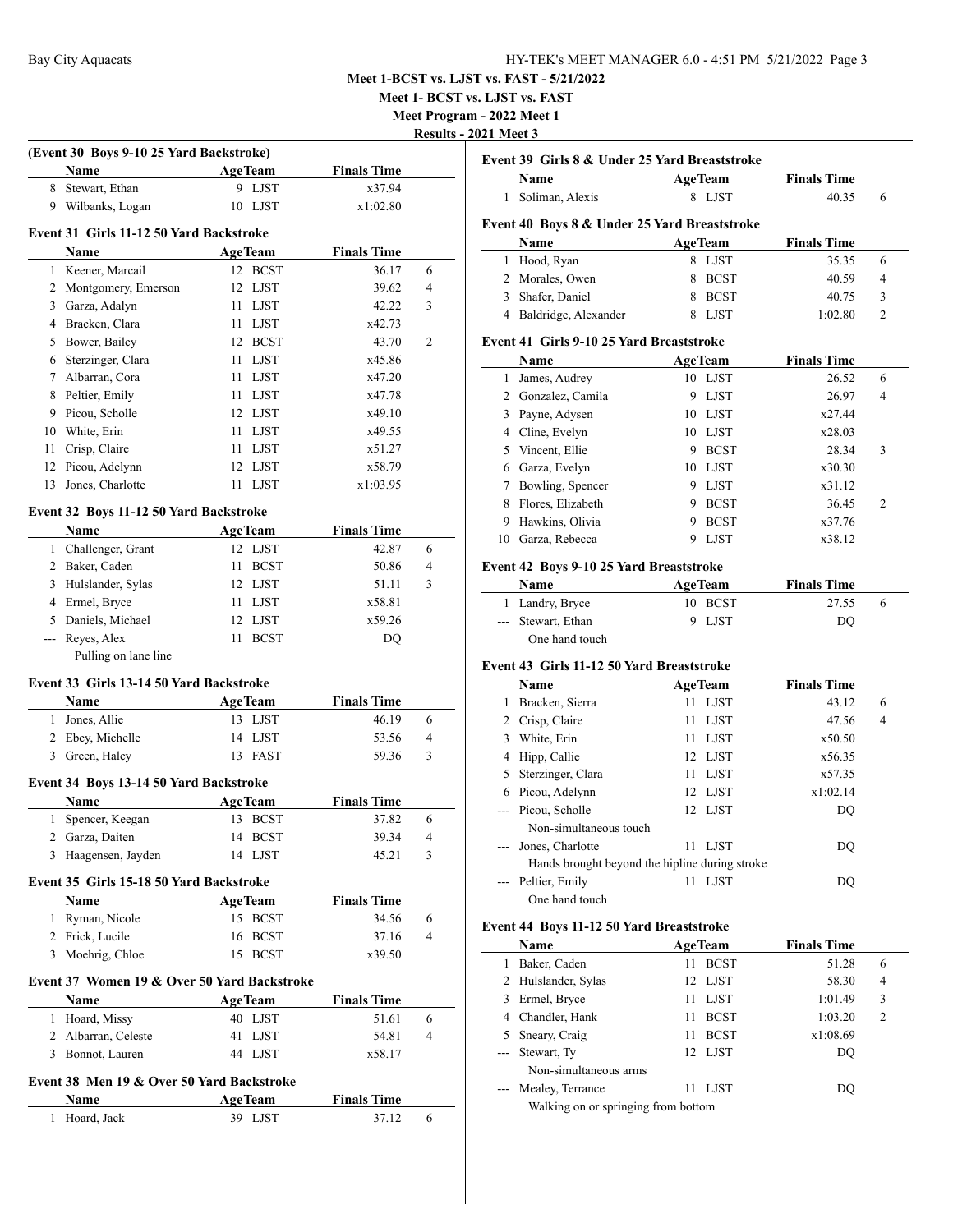**Meet 1- BCST vs. LJST vs. FAST**

**Meet Program - 2022 Meet 1**

**Results - 2021 Meet 3**

|   | Event 45 Girls 13-14 50 Yard Breaststroke     |                |                                             |                             |        |
|---|-----------------------------------------------|----------------|---------------------------------------------|-----------------------------|--------|
|   | Name                                          |                | <b>AgeTeam</b>                              | <b>Finals Time</b>          |        |
|   | 1 Ebey, Michelle                              |                | 14 LJST                                     | 55.67                       | 6      |
|   | 2 Cline, Reese                                |                | 14 LJST                                     | 57.06                       | 4      |
|   |                                               |                |                                             |                             |        |
|   | Event 46 Boys 13-14 50 Yard Breaststroke      |                |                                             |                             |        |
|   | Name                                          | <b>AgeTeam</b> |                                             | <b>Finals Time</b>          |        |
|   | 1 Moehrig, Brody                              |                | 13 BCST                                     | 36.82                       | 6      |
|   | 2 Chandler, Colby                             |                | 14 BCST                                     | 44.12                       | 4      |
|   | 3 Haagensen, Jayden                           |                | 14 LJST                                     | 49.70                       | 3      |
|   | 4 Case, Chris                                 |                | 13 BCST                                     | x1:01.85                    |        |
|   | Event 47 Girls 15-18 50 Yard Breaststroke     |                |                                             |                             |        |
|   | Name                                          | <b>AgeTeam</b> |                                             | <b>Finals Time</b>          |        |
|   | 1 Ryman, Nicole                               |                | 15 BCST                                     | 38.81                       | 6      |
|   | Event 48 Boys 15-18 50 Yard Breaststroke      |                |                                             |                             |        |
|   | Name                                          |                | <b>AgeTeam</b>                              | <b>Finals Time</b>          |        |
|   | 1 Ponzi, Trey                                 |                | 18 LJST                                     | 32.98                       | 6      |
|   | 2 Goodman, Curtis                             |                | 15 BCST                                     | 34.60                       | 4      |
|   | Event 49 Women 19 & Over 50 Yard Breaststroke |                |                                             |                             |        |
|   | <b>Name</b>                                   |                | <b>AgeTeam</b>                              | <b>Finals Time</b>          |        |
|   | 1 Bonnot, Lauren                              |                | 44 LJST                                     | 47.06                       | 6      |
|   | 2 Albarran, Celeste                           |                | 41 LJST                                     | 57.53                       | 4      |
|   | 3 Hoard, Missy                                |                | 40 LJST                                     | x57.65                      |        |
|   |                                               |                | Event 50 Men 19 & Over 50 Yard Breaststroke |                             |        |
|   | Name<br>1 Hoard, Jack                         | <b>AgeTeam</b> | 39 LJST                                     | <b>Finals Time</b><br>37.57 | 6      |
|   | Event 51 Girls 8 & Under 25 Yard Butterfly    |                |                                             |                             |        |
|   | Name                                          | <b>AgeTeam</b> |                                             | <b>Finals Time</b>          |        |
|   | 1 Taylor, Tynslee                             |                | 8 LJST                                      | 22.81                       | 6      |
|   | 2 Ermel, Adelynn                              |                | 7 LJST                                      | 30.05                       | 4      |
|   | 3 Montgomery, Peyton                          |                | 7 LJST                                      | x31.06                      |        |
|   | Event 52 Boys 8 & Under 25 Yard Butterfly     |                |                                             |                             |        |
|   | <b>Name</b>                                   |                |                                             | <b>Finals Time</b>          |        |
|   | 1 Gonzalez, Derek                             |                | <b>AgeTeam</b><br>8 LJST                    | 23.59                       | 6      |
|   | 2 Landry, Briggs                              |                | 7 BCST                                      | 32.64                       | 4      |
|   |                                               |                | 8 BCST                                      | 35.55                       | 3      |
|   | 3 Moya, Liam<br>4 Shafer, Daniel              |                | 8 BCST                                      | x47.44                      |        |
|   |                                               |                |                                             |                             |        |
|   | Event 53 Girls 9-10 25 Yard Butterfly<br>Name |                |                                             |                             |        |
| 1 |                                               | <b>AgeTeam</b> |                                             | <b>Finals Time</b>          | 6      |
|   | Payne, Adysen                                 |                | 10 LJST                                     | 18.33                       |        |
|   | 2 Quinn, Hudson                               | 10             | <b>LJST</b>                                 | 19.56                       | 4      |
|   | 3 Cline, Evelyn                               |                | 10 LJST                                     | x23.17                      |        |
| 5 | 4 James, Audrey                               | 10<br>10       | <b>LJST</b>                                 | x23.54                      | 3      |
|   | Shafer, Kali                                  |                | <b>BCST</b>                                 | 46.44                       |        |
|   | Event 54 Boys 9-10 25 Yard Butterfly          |                |                                             |                             |        |
|   | Name                                          | <b>AgeTeam</b> |                                             | <b>Finals Time</b>          |        |
| 1 | Keener, Dakoda<br>2 Moreno, Noah              | 9              | 10 BCST<br><b>LJST</b>                      | 19.69<br>21.29              | 6<br>4 |

| Event 55 Girls 11-12 50 Yard Butterfly |                                            |                     |                    |                |  |
|----------------------------------------|--------------------------------------------|---------------------|--------------------|----------------|--|
|                                        | Name                                       | <b>AgeTeam</b>      | <b>Finals Time</b> |                |  |
| 1                                      | Montgomery, Emerson                        | 12 LJST             | 35.73              | 6              |  |
|                                        | 2 Wurtz, Lillian                           | 11<br><b>BCST</b>   | 36.49              | 4              |  |
|                                        | 3 Bracken, Clara                           | 11 LJST             | 38.14              | 3              |  |
|                                        | 4 Rodriguez, Kailey                        | <b>BCST</b><br>11 - | 41.05              | 2              |  |
|                                        | 5 Crisp, Ava                               | 12 LJST             | x41.41             |                |  |
|                                        | 6 Hipp, Callie                             | 12 LJST             | x46.66             |                |  |
| 7                                      | Vincent, Jules                             | 12 BCST             | x48.26             |                |  |
|                                        |                                            |                     |                    |                |  |
|                                        | Event 56 Boys 11-12 50 Yard Butterfly      |                     |                    |                |  |
|                                        | Name                                       | <b>AgeTeam</b>      | <b>Finals Time</b> |                |  |
|                                        | 1 Sansing, Owen                            | 12 BCST             | 50.84              | 6              |  |
|                                        | 2 Reyes, Alex                              | 11 -<br><b>BCST</b> | 1:12.29            | 4              |  |
|                                        | --- Challenger, Grant                      | 12 LJST             | DQ                 |                |  |
|                                        | One hand touch                             |                     |                    |                |  |
|                                        | --- Quintana, Nehemiah                     | 11<br><b>BCST</b>   | DQ                 |                |  |
|                                        | Non-simultaneous touch                     |                     |                    |                |  |
|                                        | Event 57 Girls 13-14 50 Yard Butterfly     |                     |                    |                |  |
|                                        | Name                                       | <b>AgeTeam</b>      | <b>Finals Time</b> |                |  |
|                                        | 1 Bracken, Larissa                         | 13 LJST             | 31.17              | 6              |  |
|                                        | 2 Ashworth, Madilyn                        | 14 BCST             | 33.16              | 4              |  |
|                                        |                                            |                     |                    |                |  |
|                                        | Event 58 Boys 13-14 50 Yard Butterfly      |                     |                    |                |  |
|                                        | Name                                       | <b>AgeTeam</b>      | <b>Finals Time</b> |                |  |
|                                        | 1 Albarran, Benjamin                       | 13 LJST             | 29.01              | 6              |  |
|                                        | 2 Garza, Daiten                            | <b>BCST</b><br>14   | 30.73              | 4              |  |
|                                        | 3 Rodriguez, Sergio                        | 13 BCST             | 37.31              | 3              |  |
|                                        | Event 59 Girls 15-18 50 Yard Butterfly     |                     |                    |                |  |
|                                        |                                            |                     |                    |                |  |
|                                        | Name                                       | <b>AgeTeam</b>      | <b>Finals Time</b> |                |  |
|                                        | 1 Frick, Lucile                            | 16 BCST             | 33.67              | 6              |  |
|                                        | 2 Reuschle, Anna                           | 15 LJST             | 36.21              | 4              |  |
|                                        | 3 Moehrig, Chloe                           | 15 BCST             | 36.85              | 3              |  |
|                                        | 4 Collins, Gracie                          | 15 FAST             | 37.45              | $\overline{2}$ |  |
|                                        | Event 63 Girls 6 & Under 25 Yard Freestyle |                     |                    |                |  |
|                                        | Name                                       | <b>AgeTeam</b>      | <b>Finals Time</b> |                |  |
|                                        | 1 Fleming, Julia                           | 6 LJST              | 34.81              | 6              |  |
|                                        | 2 Quinn, Finley                            | 6 LJST              | 43.78              | $\overline{4}$ |  |
| 3                                      | Morales, Lily                              | <b>BCST</b><br>6    | 51.72              | 3              |  |
| 4                                      | Rodriguez, Joy                             | <b>LJST</b><br>5    | x58.52             |                |  |
|                                        |                                            |                     |                    |                |  |
|                                        | Event 64 Boys 6 & Under 25 Yard Freestyle  |                     | <b>Finals Time</b> |                |  |
|                                        | Name                                       | <b>AgeTeam</b>      |                    |                |  |
| 1                                      | Hood, Drew                                 | 6 LJST              | 41.81              | 6              |  |
| 2                                      | Quinn, Grayson                             | <b>LJST</b><br>6    | 42.29              | 4              |  |
|                                        | Event 65 Girls 7-8 25 Yard Freestyle       |                     |                    |                |  |
|                                        | Name                                       | <b>AgeTeam</b>      | <b>Finals Time</b> |                |  |
| 1                                      | Ermel, Adelynn                             | 7 LJST              | 22.78              | 6              |  |
| 2                                      | Montgomery, Peyton                         | 7<br>LJST           | 23.36              | 4              |  |
|                                        | 3 Garza, Anika                             | <b>LJST</b><br>7    | x27.79             |                |  |
|                                        | 4 Clubine, Laney                           | <b>LJST</b><br>8    | x34.97             |                |  |
| 5                                      | Soliman, Alexis                            | 8<br><b>LJST</b>    | x37.01             |                |  |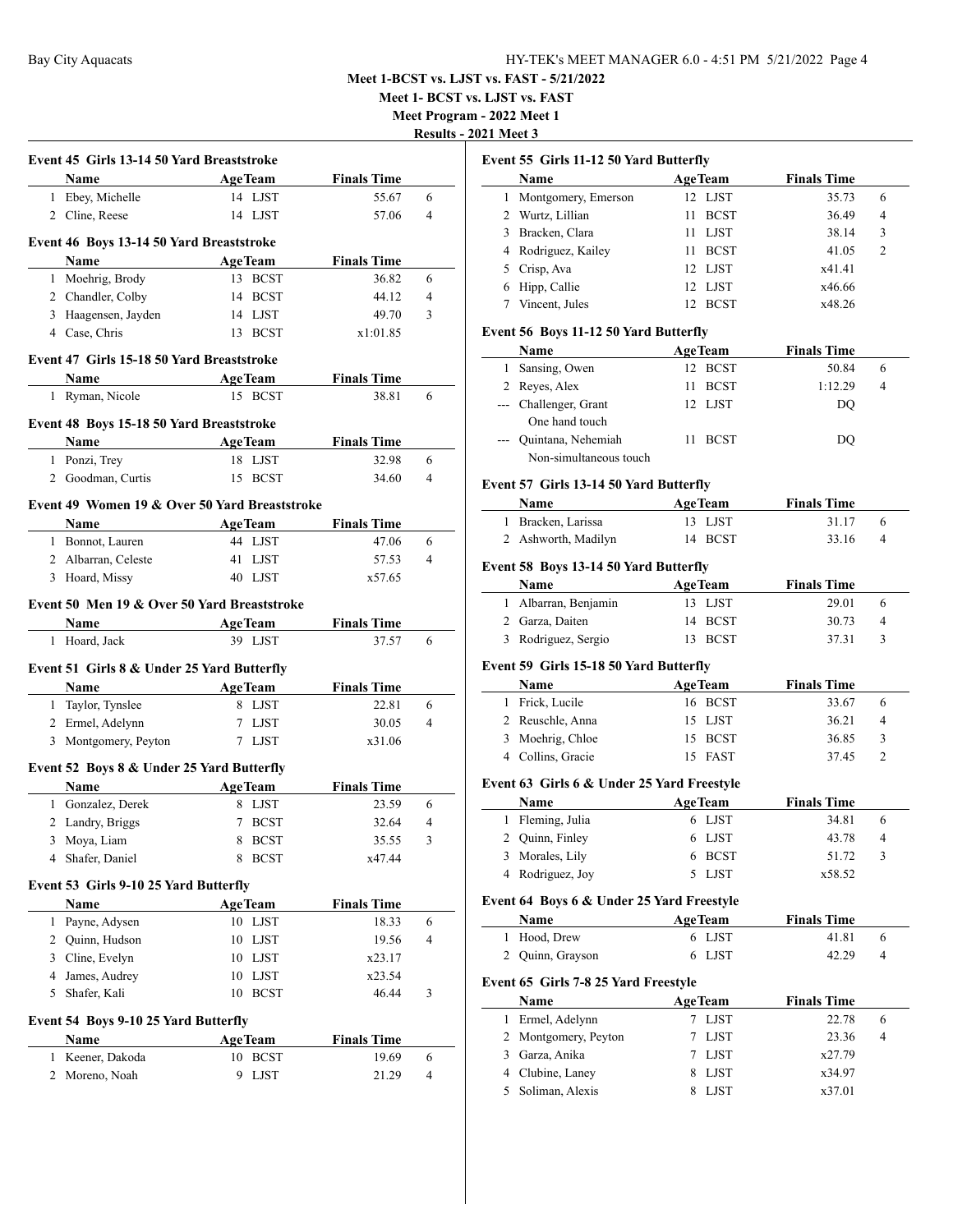**Meet 1- BCST vs. LJST vs. FAST**

**Meet Program - 2022 Meet 1**

**Results - 2021** 

|   | <b>Name</b>          |   | <b>AgeTeam</b> | <b>Finals Time</b> |                |
|---|----------------------|---|----------------|--------------------|----------------|
|   | Hood, Ryan           | 8 | <b>LJST</b>    | 23.32              | 6              |
|   | 2 Hoard, Dresden     |   | LJST           | 25.58              | 4              |
| 3 | Morales, Owen        | 8 | <b>BCST</b>    | 26.85              | 3              |
| 4 | Baker, Cole          |   | <b>BCST</b>    | 27.67              | $\mathfrak{D}$ |
| 5 | Moya, Liam           | 8 | <b>BCST</b>    | x28.33             |                |
| 6 | Oliver, Brock        |   | LJST           | x28.42             |                |
|   | Christian, Caelum    |   | <b>LIST</b>    | x36.81             |                |
|   | Baldridge, Alexander |   | LIST           | x41.91             |                |
|   |                      |   |                |                    |                |

#### **Event 67 Girls 9-10 25 Yard Freestyle**

|   | Name               |    | <b>AgeTeam</b> | <b>Finals Time</b> |                             |
|---|--------------------|----|----------------|--------------------|-----------------------------|
|   | James, Audrey      | 10 | LJST           | 20.43              | 6                           |
|   | 2 Fleming, Kate    | 9  | <b>LJST</b>    | 24.88              | 4                           |
|   | 3 Garza, Rebecca   | 9  | LJST           | x25.87             |                             |
| 4 | Flores, Elizabeth  | 9  | <b>BCST</b>    | 26.45              | 3                           |
|   | 5 Bowling, Spencer | 9  | LJST           | x28.15             |                             |
| 6 | Hawkins, Olivia    | 9  | <b>BCST</b>    | 29.20              | $\mathcal{D}_{\mathcal{A}}$ |
|   | Hawkins, Maelee    | 9  | <b>BCST</b>    | x30.40             |                             |
| 8 | Daniels, Lillian   | 9  | <b>LIST</b>    | x31.77             |                             |
| 9 | Jones, Breanne     |    | LIST           | x45.70             |                             |

# **Event 68 Boys 9-10 25 Yard Freestyle**

|   | <b>Name</b>        |    | <b>AgeTeam</b> | <b>Finals Time</b> |                |
|---|--------------------|----|----------------|--------------------|----------------|
| 1 | Moreno, Noah       |    | <b>LJST</b>    | 16.43              | 6              |
|   | 2 Smith, Ramsey    |    | LJST           | 24.76              | $\overline{4}$ |
|   | 3 Wurtz, Zachary   |    | <b>BCST</b>    | 25.06              | 3              |
|   | 4 Wagner, Matthew  | 10 | <b>LJST</b>    | x26.24             |                |
|   | 5 Bonnot, Jules    |    | <b>LJST</b>    | x29.01             |                |
|   | 6 Stewart, Garrett |    | LJST           | x29.22             |                |
|   | Wilbanks, Logan    |    | <b>LIST</b>    | x46.93             |                |

# **Event 69 Girls 11-12 50 Yard Freestyle**

|    | Name                | <b>AgeTeam</b>    | <b>Finals Time</b> |                |
|----|---------------------|-------------------|--------------------|----------------|
| 1  | Keener, Marcail     | <b>BCST</b><br>12 | 30.73              | 6              |
| 2  | Wurtz, Lillian      | <b>BCST</b><br>11 | 31.99              | 4              |
| 3  | Montgomery, Emerson | <b>LJST</b><br>12 | 32.39              | 3              |
| 4  | Chandler, Lily      | <b>BCST</b><br>12 | x33.59             |                |
| 5  | Bracken, Clara      | <b>LJST</b><br>11 | 34.53              | $\overline{2}$ |
| 6  | Rodriguez, Kailey   | <b>BCST</b><br>11 | x34.86             |                |
| 7  | Garza, Adalyn       | <b>LJST</b><br>11 | x35.26             |                |
| 8  | Crisp, Claire       | <b>LJST</b><br>11 | x38.99             |                |
| 9  | Albarran, Cora      | <b>LJST</b><br>11 | x40.98             |                |
| 10 | Hipp, Callie        | LJST<br>12        | x41.43             |                |
| 11 | Sterzinger, Clara   | <b>LJST</b><br>11 | x42.27             |                |
| 12 | White, Erin         | <b>LJST</b><br>11 | x43.01             |                |
| 13 | Picou, Scholle      | LJST<br>12        | x44.53             |                |
| 14 | Picou, Adelynn      | LJST<br>12        | x44.58             |                |
| 15 | Peltier, Emily      | <b>LJST</b><br>11 | x48.28             |                |
| 16 | Jones, Charlotte    | <b>LJST</b><br>11 | x1:01.43           |                |

#### **Event 70 Boys 11-12 50 Yard Freestyle**

| Name                | <b>AgeTeam</b> | <b>Finals Time</b> |    |
|---------------------|----------------|--------------------|----|
| 1 Baker, Caden      | 11 BCST        | 38.11              | 6  |
| 2 Sneary, Craig     | 11 BCST        | 38.18              | 4  |
| 3 Hulslander, Sylas | 12 LJST        | 39.53              | -3 |

|                                     | 1 Meet 3           |    |             |        |   |  |
|-------------------------------------|--------------------|----|-------------|--------|---|--|
|                                     | 4 Mealey, Terrance |    | 11 LJST     | 39.59  | 2 |  |
|                                     | 5 Chandler, Hank   | 11 | <b>BCST</b> | x40.84 |   |  |
| 6                                   | Ermel, Bryce       | 11 | LJST        | x45.44 |   |  |
|                                     | Daniels, Michael   |    | 12 LJST     | x46.96 |   |  |
| 8                                   | Stewart, Ty        |    | 12 LJST     | x51.37 |   |  |
| 9                                   | Reyes, Alex        | 11 | <b>BCST</b> | x56.54 |   |  |
|                                     | Quintana, Nehemiah | 11 | <b>BCST</b> | DO     |   |  |
| Walking on or springing from bottom |                    |    |             |        |   |  |
|                                     |                    |    |             |        |   |  |

|              | Event 71 Girls 13-14 50 Yard Freestyle       |                       |                    |   |
|--------------|----------------------------------------------|-----------------------|--------------------|---|
|              | Name                                         | <b>AgeTeam</b>        | <b>Finals Time</b> |   |
| $\mathbf{1}$ | Ashworth, Madilyn                            | 14 BCST               | 30.08              | 6 |
|              | 2 Jones, Allie                               | <b>LJST</b><br>13     | 38.19              | 4 |
|              | 3 Cline, Reese                               | 14 LJST               | 38.70              | 3 |
|              | 4 Ebey, Michelle                             | 14 LJST               | x42.43             |   |
|              | 5 Green, Haley                               | <b>FAST</b><br>13     | 47.70              | 2 |
|              | Event 72 Boys 13-14 50 Yard Freestyle        |                       |                    |   |
|              | Name                                         | <b>AgeTeam</b>        | <b>Finals Time</b> |   |
| 1            | Spencer, Keegan                              | 13 BCST               | 28.54              | 6 |
|              | 2 Chandler, Colby                            | 14<br><b>BCST</b>     | 29.13              | 4 |
|              | 3 Haagensen, Jayden                          | 14 LJST               | 40.77              | 3 |
|              | 4 Case, Chris                                | <b>BCST</b><br>13     | x45.23             |   |
|              | Event 73 Girls 15-18 50 Yard Freestyle       |                       |                    |   |
|              | Name                                         | <b>AgeTeam</b>        | <b>Finals Time</b> |   |
| 1            | Frick, Lucile                                | 16 BCST               | 28.82              | 6 |
|              | 2 Reuschle, Anna                             | 15<br>LJST            | 32.32              | 4 |
|              | 3 Collins, Gracie                            | 15<br><b>FAST</b>     | 32.61              | 3 |
|              | Event 74 Boys 15-18 50 Yard Freestyle        |                       |                    |   |
|              | Name AgeTeam                                 |                       | <b>Finals Time</b> |   |
|              | 1 Spencer, Oliver                            | 15 BCST               | 23.89              | 6 |
|              | 2 Goodman, Curtis                            | 15<br><b>BCST</b>     | 26.22              | 4 |
|              |                                              |                       |                    |   |
|              | Event 77 Girls 8 & Under 100 Yard IM<br>Name | AgeTeam               | <b>Finals Time</b> |   |
|              | 1 Taylor, Tynslee                            | 8 LJST                | 1:51.83            |   |
|              |                                              |                       |                    | 6 |
|              | Event 78 Boys 8 & Under 100 Yard IM          |                       |                    |   |
|              | <b>Name</b>                                  | <b>AgeTeam</b>        | <b>Finals Time</b> |   |
|              | 1 Gonzalez, Derek                            | 8 LJST                | 1:51.25            | 6 |
|              | 2 Landry, Briggs                             | $\tau$<br><b>BCST</b> | 2:06.22            | 4 |
|              | Event 79 Girls 9-10 100 Yard IM              |                       |                    |   |
|              | Name                                         | AgeTeam               | <b>Finals Time</b> |   |
|              | 1 Gonzalez, Camila                           | 9 LJST                | 1:45.37            | 6 |
|              | 2 Quinn, Hudson                              | 10 LJST               | 1:47.91            | 4 |
|              | 3 Vincent, Ellie                             | 9<br><b>BCST</b>      | 2:00.84            | 3 |
|              | --- Garza, Evelyn                            | <b>LJST</b><br>10     | DO                 |   |
|              | Strokes out of sequence - IM                 |                       |                    |   |
|              | Event 80 Boys 9-10 100 Yard IM               |                       |                    |   |
|              | Name                                         | <b>AgeTeam</b>        | <b>Finals Time</b> |   |
| 1            | Moreno, Noah                                 | 9 LJST                | 1:46.03            | 6 |

2 Sansing, Dylan 10 BCST 1:49.20 4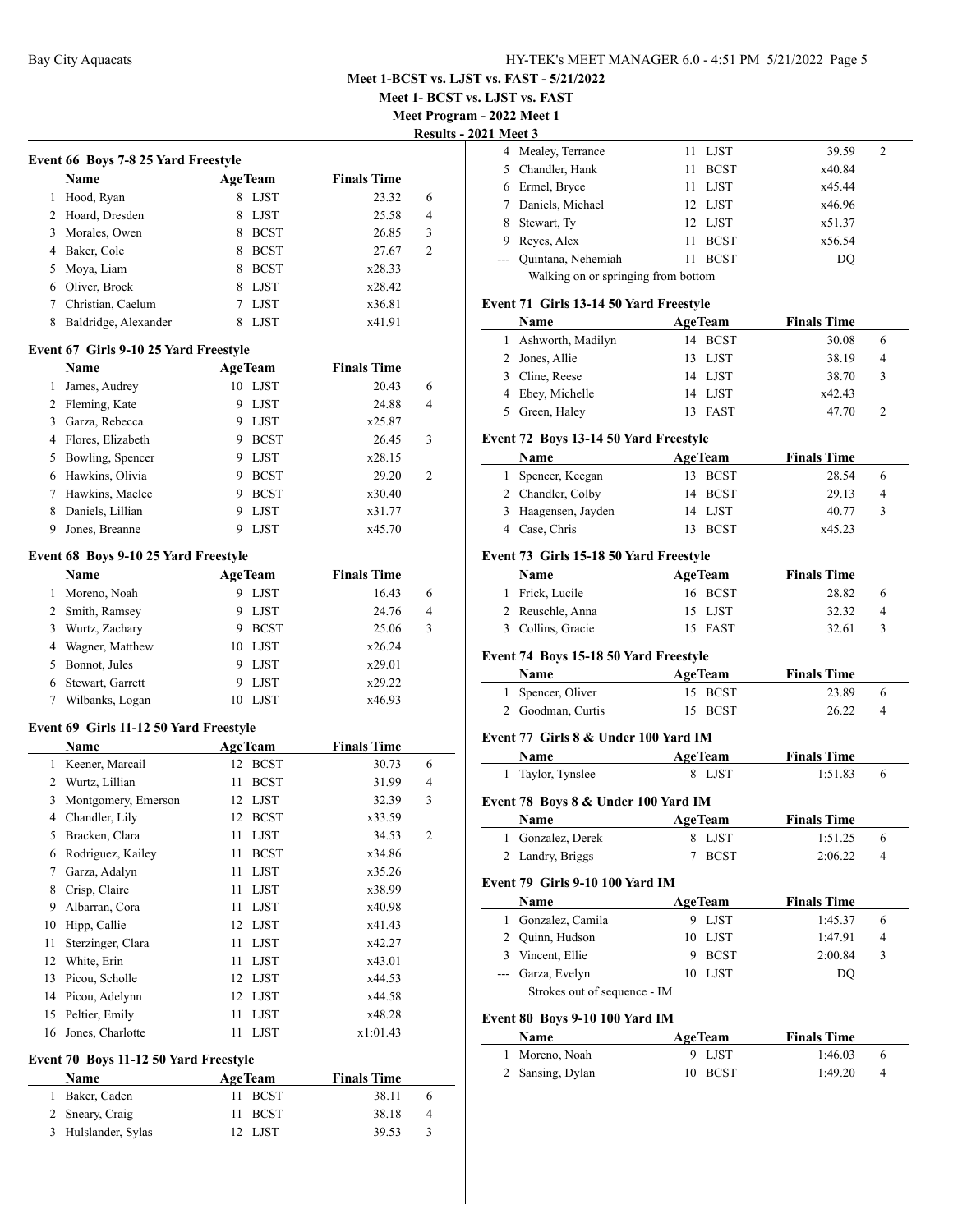**Meet 1- BCST vs. LJST vs. FAST**

**Meet Program - 2022 Meet 1**

**Results - 2021 Meet 3**

| <b>Event 81 Girls 11-12 100 Yard IM</b>         |                |                    |                |
|-------------------------------------------------|----------------|--------------------|----------------|
| Name                                            | <b>AgeTeam</b> | <b>Finals Time</b> |                |
| 1 Bracken, Sierra                               | 11 LJST        | 1:29.39            | 6              |
| 2 Crisp, Ava                                    | 12 LJST        | 1:35.11            | $\overline{4}$ |
| 3 Bower, Bailey                                 | 12 BCST        | 1:36.52            | 3              |
| --- Vincent, Jules                              | 12 BCST        | DO                 |                |
| One hand touch - breast                         |                |                    |                |
| Event 82 Boys 11-12 100 Yard IM                 |                |                    |                |
| Name                                            | <b>AgeTeam</b> | <b>Finals Time</b> |                |
| 1 Challenger, Grant                             | 12 LJST        | 1:29.57            | 6              |
|                                                 |                |                    |                |
| Event 83 Girls 13-14 100 Yard IM                |                |                    |                |
| Name                                            | <b>AgeTeam</b> | <b>Finals Time</b> |                |
| 1 Bracken, Larissa                              | 13 LJST        | 1:08.19            | 6              |
| 2 Jones, Allie                                  | 13 LJST        | 2:01.69            | 4              |
| Event 84 Boys 13-14 100 Yard IM                 |                |                    |                |
| Name                                            | <b>AgeTeam</b> | <b>Finals Time</b> |                |
| 1 Spencer, Keegan                               | 13 BCST        | 1:14.77            | 6              |
| 2 Moehrig, Brody                                | 13 BCST        | 1:16.28            | 4              |
| 3 Garza, Daiten                                 | 14 BCST        | x1:18.46           |                |
|                                                 |                |                    |                |
| <b>Event 85 Girls 15-18 100 Yard IM</b>         |                |                    |                |
| Name                                            | <b>AgeTeam</b> | <b>Finals Time</b> |                |
| 1 Ryman, Nicole                                 | 15 BCST        | 1:14.83            | 6              |
| Event 86 Boys 15-18 100 Yard IM                 |                |                    |                |
| Name                                            | <b>AgeTeam</b> | <b>Finals Time</b> |                |
| 1 Ponzi, Trey                                   | 18 LJST        | 1:04.99            | 6              |
| 2 Goodman, Curtis                               | 15 BCST        | 1:10.62            | 4              |
| 3 Vargas, Michael                               | 17 BCST        | 1:12.92            | 3              |
|                                                 |                |                    |                |
| Event 89 Girls 9-10 100 Yard Freestyle          |                |                    |                |
| Name                                            | <b>AgeTeam</b> | <b>Finals Time</b> |                |
| 1 Cline, Evelyn                                 | 10 LJST        | 1:31.97            | 6              |
| 2 Shafer, Kali                                  | 10 BCST        | 1:52.59            | 4              |
| Event 90 Boys 9-10 100 Yard Freestyle           |                |                    |                |
| Name                                            | <b>AgeTeam</b> | <b>Finals Time</b> |                |
| 1 Keener, Dakoda                                | 10 BCST        | 1:18.91            | 6              |
| 2 Landry, Bryce                                 | 10 BCST        | 1:25.65            | 4              |
|                                                 |                |                    |                |
| Event 91 Girls 11-12 200 Yard Freestyle<br>Name | <b>AgeTeam</b> | <b>Finals Time</b> |                |
| 1 Keener, Marcail                               | 12 BCST        | 2:38.81            | 6              |
|                                                 |                |                    |                |
| Event 92 Boys 11-12 200 Yard Freestyle          |                |                    |                |
| Name                                            | <b>AgeTeam</b> | <b>Finals Time</b> |                |
| 1 Sansing, Owen                                 | 12 BCST        | 3:23.07            | 6              |
| Event 94 Boys 13-14 200 Yard Freestyle          |                |                    |                |
| Name                                            | <b>AgeTeam</b> | <b>Finals Time</b> |                |
| 1 Albarran, Benjamin                            | 13 LJST        | 2:12.95            | 6              |
|                                                 |                |                    |                |
| Event 95 Girls 15-18 200 Yard Freestyle         |                |                    |                |
| Name                                            | <b>AgeTeam</b> | <b>Finals Time</b> |                |
| 1 Moehrig, Chloe                                | 15 BCST        | 2:33.24            | 6              |

| Event 96 Boys 15-18 200 Yard Freestyle |  |
|----------------------------------------|--|
|                                        |  |

|               | Name                                              | <b>AgeTeam</b>       | <b>Finals Time</b> |   |
|---------------|---------------------------------------------------|----------------------|--------------------|---|
| L             | Spencer, Oliver                                   | 15 BCST              | 1:55.57            | 6 |
|               | Event 99 Girls 8 & Under 100 Yard Freestyle Relay |                      |                    |   |
|               | Team                                              | Relay                | <b>Finals Time</b> |   |
|               | <b>LJST</b>                                       | B                    | 2:27.12            | 8 |
|               | 1) Clubine, Laney 8<br>2) Quinn, Finley 6         |                      |                    |   |
|               | 3) Rodriguez, Joy 5                               | 4) Soliman, Alexis 8 |                    |   |
|               | Event 100 Boys 8 & Under 100 Yard Freestyle Relay |                      |                    |   |
|               | <b>Team</b>                                       | Relay                | <b>Finals Time</b> |   |
|               | <b>LJST</b>                                       | A                    | 1:36.76            | 8 |
|               | 1) Hoard, Dresden 8                               | 2) Oliver, Brock 8   |                    |   |
|               | 3) Hood, Ryan 8                                   | 4) Gonzalez, Derek 8 |                    |   |
| $\mathcal{P}$ | <b>BCST</b>                                       | А                    | 1:39.98            | 4 |
|               |                                                   |                      |                    |   |

# 1) Morales, Owen 8 2) Moya, Liam 8 3) Baker, Cole 8 4) Landry, Briggs 7 3 LJST B x2:34.14 1) Baldridge, Alexander 8 2) Quinn, Grayson 6 3) Christian, Caelum 7 4) Hood, Drew 6

### **Event 101 Girls 9-10 100 Yard Freestyle Relay**

| <b>Team</b>         | Relay               | <b>Finals Time</b>    |   |
|---------------------|---------------------|-----------------------|---|
| <b>LIST</b>         | А                   | 1:10.06               | 8 |
| 1) Quinn, Hudson 10 |                     | 2) Gonzalez, Camila 9 |   |
| 3) Garza, Evelyn 10 | 4) Payne, Adysen 10 |                       |   |
| 2 LIST              | В                   | x1:34.16              |   |
| 1) James, Audrey 10 | 2) Garza, Rebecca 9 |                       |   |
| 3) Fleming, Kate 9  | 4) Cline, Evelyn 10 |                       |   |

#### **Event 102 Boys 9-10 100 Yard Freestyle Relay**

| Team                | Relav                | <b>Finals Time</b>   |  |
|---------------------|----------------------|----------------------|--|
| <b>BCST</b>         |                      | 1.1494               |  |
| 1) Wurtz, Zachary 9 |                      | 2) Sansing, Dylan 10 |  |
| 3) Landry, Bryce 10 | 4) Keener, Dakoda 10 |                      |  |

# **Event 103 Girls 11-12 200 Yard Freestyle Relay**

|   | <b>Team</b>           | Relay                     | <b>Finals Time</b> |   |
|---|-----------------------|---------------------------|--------------------|---|
| 1 | <b>BCST</b>           | A                         | 2:18.10            | 8 |
|   | 1) Vincent, Jules 12  | 2) Bower, Bailey 12       |                    |   |
|   | 3) Wurtz, Lillian 11  | 4) Keener, Marcail 12     |                    |   |
|   | 2 LJST                | А                         | 2:20.77            | 4 |
|   | 1) Bracken, Sierra 11 | 2) Bracken, Clara 11      |                    |   |
|   | 3) Crisp, Ava 12      | 4) Montgomery, Emerson 12 |                    |   |
| 3 | <b>LIST</b>           | B                         | x2:38.35           |   |
|   | 1) Albarran, Cora 11  | 2) Sterzinger, Clara 11   |                    |   |
|   | 3) Garza, Adalyn 11   | 4) Crisp. Claire 11       |                    |   |
| 4 | <b>LIST</b>           | C                         | x3:17.83           |   |
|   | 1) Picou, Scholle 12  | 2) Jones, Charlotte 11    |                    |   |
|   | 3) Peltier, Emily 11  | 4) Picou, Adelynn 12      |                    |   |

# **Event 104 Boys 11-12 200 Yard Freestyle Relay**

| Team                | Relay              | <b>Finals Time</b>       |  |
|---------------------|--------------------|--------------------------|--|
| 1 BCST              |                    | 2:49.23                  |  |
| 1) Sneary, Craig 11 |                    | 2) Ouintana, Nehemiah 11 |  |
| 3) Sansing, Owen 12 | 4) Baker, Caden 11 |                          |  |